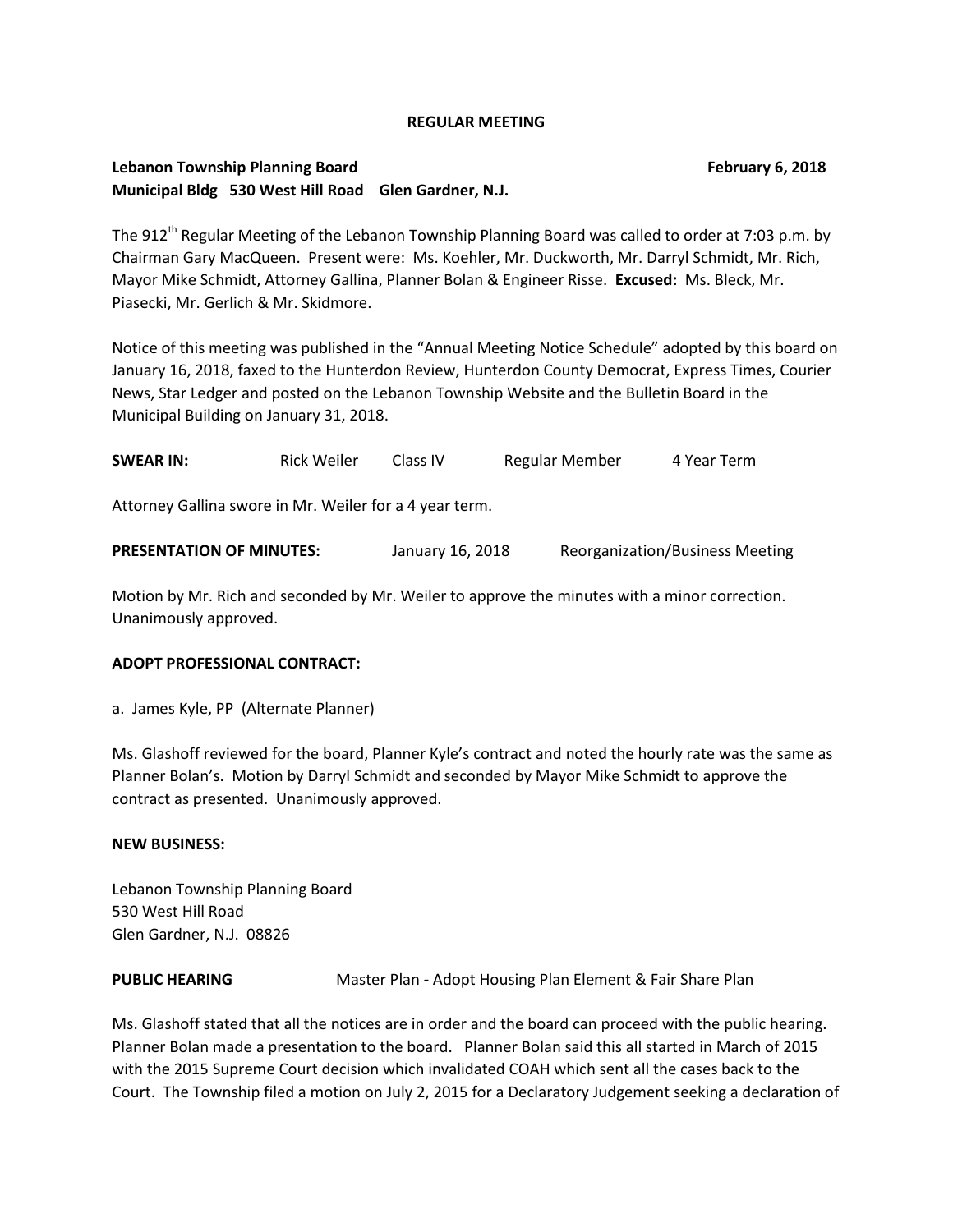compliance with the Mt Laurel doctrine and the Fair Share Housing Act of 1985. On August 15, 2017, the Township entered into a settlement agreement with the Fair Share Housing Center (FSHC), a Supreme designated interested party and through the settlement, a defendant in the proceeding to resolve the matter. On September 12, 2017 Judge Thomas Miller conducted a fairness hearing and approved the settlement concluding that the Settlement Agreement is fair to the low and moderate income households. This is in accordance with the law and the Township's Affordable Housing obligations pursuant to the Mt Laurel decisions and the Fair Housing Act. Our Housing Plan Element & Fair Share Plan implements the provisions of the Settlement Agreement.

The affordable housing obligation includes the housing need for 1987 to 2025. There are three components: the rehabilitation share; the prior round obligation (1987 to 1999); the third round prospective need obligation (1999 to 2025). Planner Bolan referred to our present need obligation stating the present rehabilitation share for affordable housing is the number of existing housing units as of April 1, 2010 that were built before 1950. The Settlement Agreement states that the Township's obligation for rehabilitation units is 3 units. Planner Bolan explained to the public the prior round obligation and the third round prospective need obligation.

Planner Bolan said that the prospective need transferred to the Highlands Council by means of the Regional Affordable Housing Development Planning Program (RAHDPP). Per the Kinsey Report the Township has a Third Round Need of 66 affordable units which was adjusted through the Settlement Agreement. The Township also has an unsatisfied obligation of 1 affordable unit from the Prior Round which gives the Township a total of 67 affordable units. Planner Bolan informed the board that it will continue with the existing rehab program. Planner Bolan said at the present time, the Township has sufficient funds to satisfy its present need, but if funding becomes insufficient then the Township will have to bond for any shortfall.

Planner Bolan noted that the requirement to address the remaining Third Round prospective obligation of 65 units shall be deferred until adequate sewer is made available. Also due to Highlands regulations there are no tracts within the Township where zoning for inclusionary development is appropriate. The Township will provide one unit of affordable housing through a market-to-affordable program and a unit for an accessory apartment program. In the event that the Highlands Act regulations are repealed or amended in a significant manner to affect development, the Township will reexamine and if necessary amend its Housing Plan Element & Fair Share Plan.

At the conclusion of Planner Bolan's presentation, there were no questions by the board nor the public. Ms. Koehler asked where the money is coming from to do the market to affordable and the rehabs. Planner Bolan said it is coming from the Affordable Housing Trust Fund which has approximately \$152,000.00 in the account. Ms. Koehler asked how are we going to get the message out to the residents. Ms. Glashoff said notices can go in the Tax Bills when they go out in July and also on the website. Darryl Schmidt said if the Township bought a big chunk of land that you want to preserve with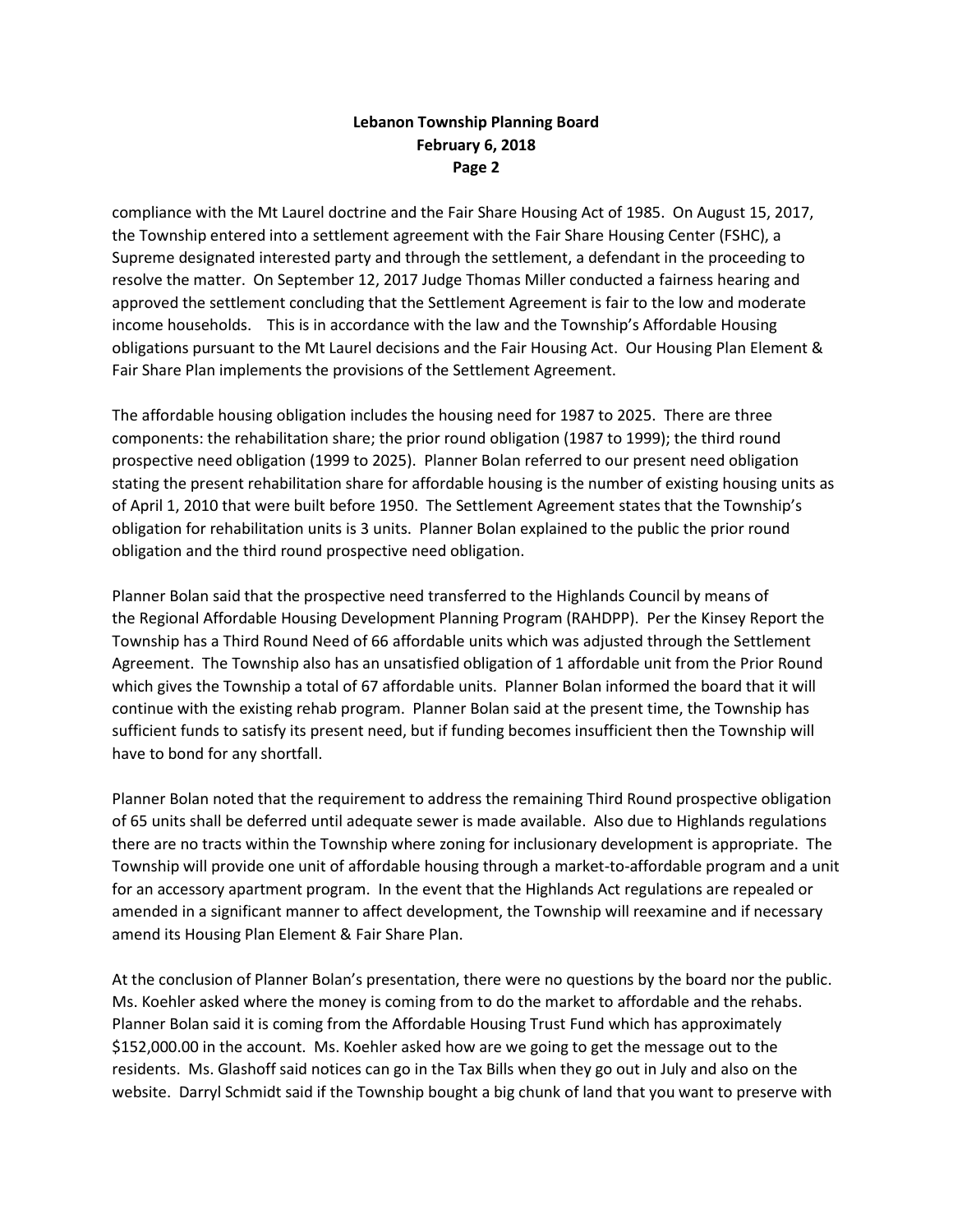Green Acres money could you cut of a piece of the land with the house and have the house for affordable housing, than you can kill two birds with one stone. You could probably convert it to a 2 family house. Chairman MacQueen said the next step is to approve this and send to the Township Committee. Planner Bolan said the Township Committee needs to endorse this and do a resolution. Planner Bolan said he is working on the amendments to the Affordable Housing Ordinance and doing a spending plan. Planner Bolan said in order to spend any of the money we have to have a spending plan which will have to be approved by the Court. Ms. Glashoff asked how much time do we have to get this all done. Planner Bolan said we have a hearing next week which we asked for an adjournment which was granted.

Chairman MacQueen asked for a motion. Motion by Mr. Duckworth and seconded by Darryl Schmidt to adopt the Housing Plan Element & Fair Share Plan.

| <b>ROLL CALL</b> | <b>Yes:</b> Ms. Koehler | Mr. MacQueen       | <b>Absent: Mr. Gerlich</b> |
|------------------|-------------------------|--------------------|----------------------------|
|                  | Mr. Duckworth           | Mr. Weiler         | Mr. Piasecki               |
|                  | Darryl Schmidt          | Mayor Mike Schmidt | Ms. Bleck                  |
|                  | Mr. Rich                |                    | Mr. Skidmore               |

### **Attorney Gallina will prepare the Resolution to be on the next agenda of March 6, 2018.**

### **ITEMS FOR DISCUSSION:**

a. Review Chapter 366 – Vehicles, Inoperable/Unlicensed & Ordinance Amendment proposal **(Handed out at 1/16/2018 Meeting)**

Chairman MacQueen asked if anyone had any thoughts/comments regarding this ordinance. Attorney Gallina said he had a caution. A copy of the ordinance that was sent by the Zoning Officer referred to the seizing of a vehicle and disposing of a vehicle that he would present a real serious due processing argument if that were done. It should only be done if it is with court sanctioning or court order. Chairman MacQueen said disposing or removing of it. Attorney Gallina said either. Attorney Gallina said if you have a court order to remove that's ok, but if you are just going to remove it then it is a problem you will get hit with a violation of due process argument. You should never do a removal without a court order. Planner Bolan asked isn't this how our existing ordinance works. The current ordinance was discussed at length. Mayor Schmidt said he was informed by the Zoning Officer that he has gone to court and the resident doesn't show up and when they do show up in court in the end the Judge doesn't do anything. Attorney Gallina said you need to have the Court issue an order to back you up regarding the violation. Attorney Gallina said the Zoning Officer could issue a summons daily and that would get their attention. Mayor Schmidt said that with his discussion with the Zoning Officer who wanted the ordinance strengthened. It is the opinion of the Planning Board that the ordinance is in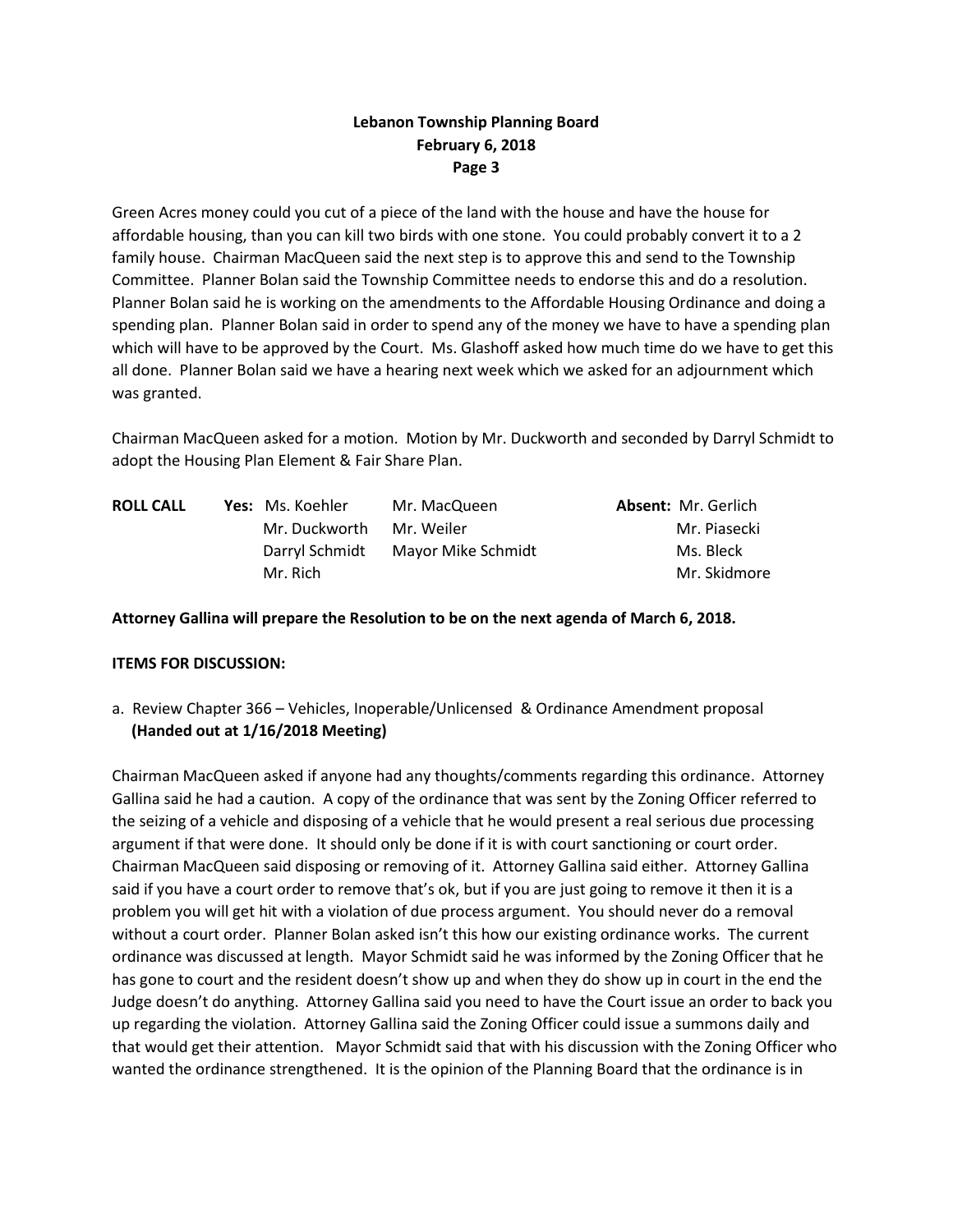good shape and that it doesn't need any adjustments. Chairman MacQueen said he agrees with the comments made by Attorney Gallina and Planner Bolan regarding the ordinance. The board continued with the discussion regarding this ordinance. At the conclusion of the board's discussion, motion by Mr. Rich and seconded by Ms. Koehler to tell the Township Committee the Planning Board likes the ordinance as is and according to the Board Attorney & Planner believe that the existing ordinance will work if done correctly. Unanimously approved.

b. **ROSI** for review & Chairman signature.

Mayor Schmidt informed the board that in order to get the grant from Green Acres the Township has to have the Planning Board Chair and Mayor both sign the ROSI. This has to do with all the properties that the Township has received grants from Green Acres. The last time the ROSI was updated was in 2012. Once a property is on this ROSI it is filed with the County and if the owner tries to sell it for development it would be in violation of the grant. The board thanked Mayor Schmidt for the update.

### **PRESENTATION OF BILLS:**

|                              | <b>TOTAL:</b> | \$635.00                                                          |
|------------------------------|---------------|-------------------------------------------------------------------|
| b. Steve Risse, Engr.        |               | \$260.00 - Attend PB Meeting 1/16/2018                            |
|                              |               | unlicensed vehicles                                               |
| <b>a.</b> John Gallina, Esq. |               | $$375.00 -$ Attend PB Meeting 1/16/2018 & Review ord. abandoned & |

Motion by Mr. Weiler and seconded by Mr. Rich to approve the bills for payment. Unanimously approved.

### **CORRESPONDENCE:**

### a.Highlands septic system density rule 2017

Planner Bolan said this rule had been proposed back in 2013/2014. It was to change the preservation area density. The zoning would have ranged between 12 and 23 acres zones instead of the 25 & 88 acres. Attorney Gallina said the 12 acres would be for the conservation area and the 23 acres would be for the preservation area. This had been proposed by the legislature and was vetoed by Governor Christie because of the legislature didn't follow proper procedure. Attorney Gallina said the parting DEP Commissioner sent a letter to the Senate President that the DEP is not going to withdraw these rules because the legislative resolutions are constitutionally flawed. Attorney Gallina said it is now going up to the Supreme Court to decide whether or not proper procedure had been followed. Planner Bolan said they did a mapping of some land management areas in the Highlands Plan and established conservation zones, protection zones and existing community zones.